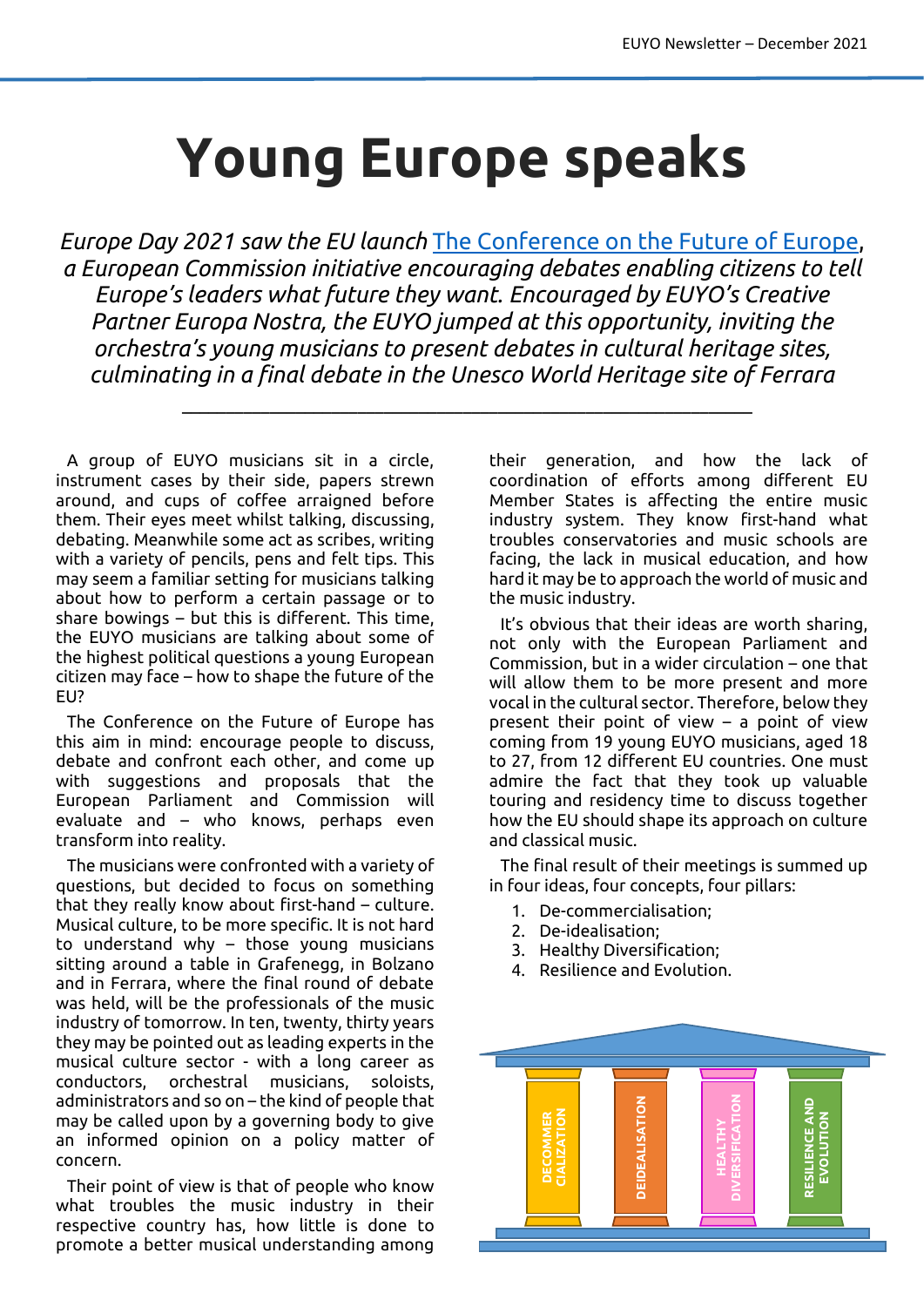# **Alkistis Misouli**

*"The experience of debating on what would be the next steps of the EU regarding culture, was not only extremely exciting and stimulating, but also highly relevant. As young musicians but furthermore cultural ambassadors, we are responsible for the future and also able to shape it.*

*It was then beautiful to be part of such a fruitful and mind-expanding conversation, during which we tried to analyse as much as possible how culture manifests in the present through its constructive elements of the past, and which of those are problematic and in need of reformation.*

*Our concluding key points are: Decommercialization, De-idealisation, Healthy Diversification and Resilience and Evolution."*

#### **1. DE-COMMERCIALISATION**

A simple yet powerful suggestion: a small GDP percentage from each EU Member State devoted to an Arts & Culture fund, similar to the 2% GDP for NATO membership.

Organisations benefiting from this fund should dedicate a minimum percentage of their funding to educational projects, not only for children, but also for young adults. All entities may access the fund, and private entities may be able to apply as well, all bound by funding conditions.

The goal that EUYO musicians have in mind is that, over time, the increased funding will benefit the wider European cultural scene regardless of how private entities choose to act.

They believe this type of support is necessary because arts and culture provide an intangible benefit, and are always vulnerable to commercialisation. This would be a huge step forward from the current Creative Europe funding scheme, whose budget is allocated by the European Commission.

### **Davide Dalpiaz**

*"The Conference on the Future of the European Union has been a unique, fascinating experience. The given chance to create a debate between young European citizens, which offered us the possibility to freely discuss and talk about such an incredibly broad variety of themes, spacing from national identities to consumerism, from inclusiveness and social rights to ecological sustainability and cultural heritage, has been deeply assimilated by each of us. During the discussions, I truly had the feeling that each of us, regardless of nationality, had been actively working with its full commitment and passion* 

*towards a common purpose: try to find valid and effective proposals to improve the future of European citizens."*

#### **2. DE-IDEALISATION**

This proposal comes from looking at the current status of culture, and in particular music, primarily in education. The EUYO musicians think that children in middle and secondary schools are old enough to be exposed to the ideas of music history, and the associated cultural and political narratives. It is difficult and impractical to have an

EU-wide musical history curriculum, but the goal should be to stimulate the curiosity of the students and to give them the necessary tools to find the information for themselves. Funding should be made available to educational institutions on the condition that a minimum fixed percentage goes to classes with expanded cultural offer, and to provide resources for students to enable them to seek out information.